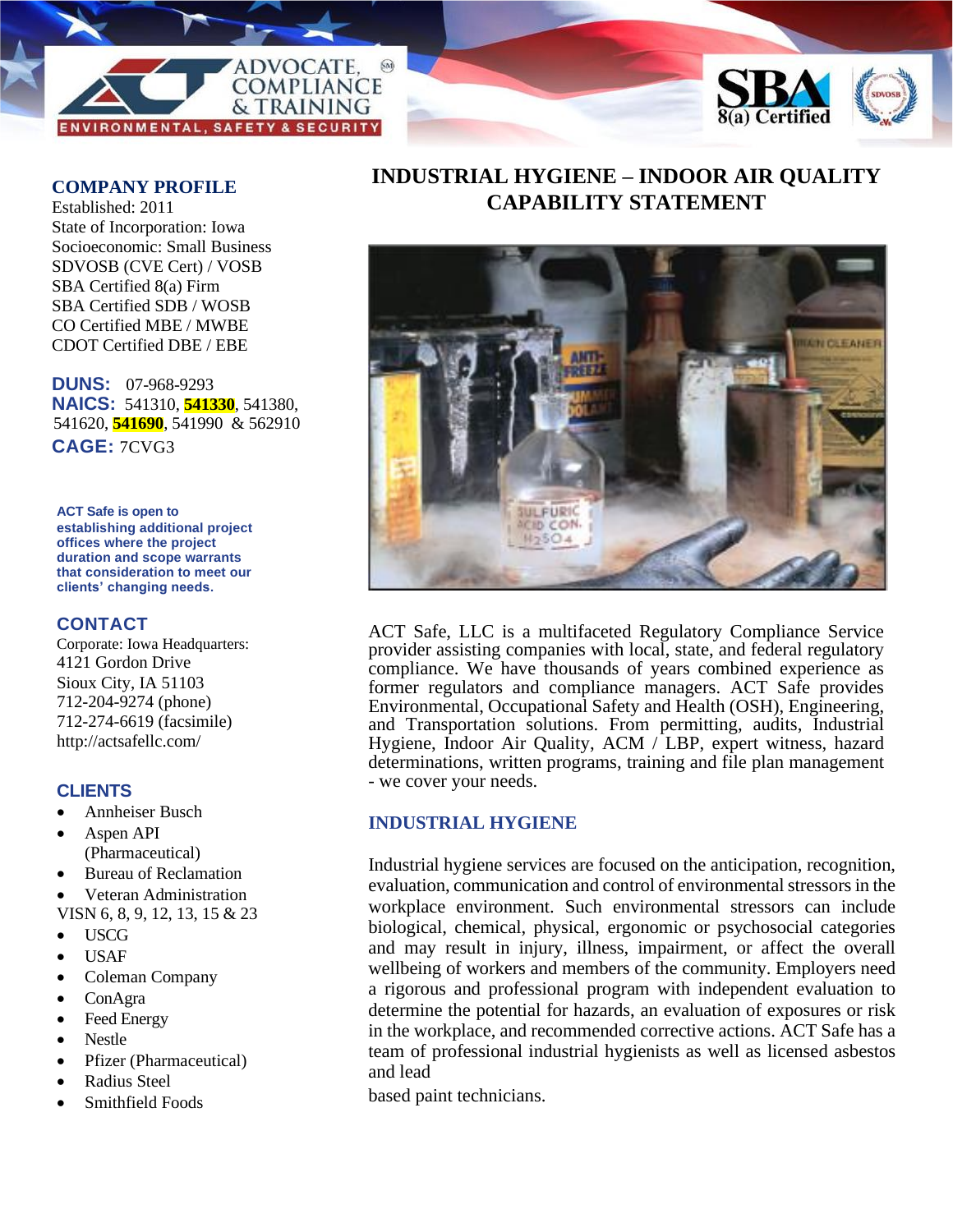

## **WHAT SERVICES WE PROVIDE**

Our team will work in tandem with your staff to both assess and control the physical, chemical, biological or environmental hazards in the workplace or community that could cause injury or disease. ACT Safe also maintains an assortment of industrial hygiene equipment to test and assess nearly any type of indoor environment*.*  A detailed listing of our services includes:

- Identify health  $\&$  safety problems in the workplace
- Assess Engineering Controls/Ventilation
- Conduct worksite and or personal sampling and analysis for exposure levels for chemicals, lead, asbestos, silica, mold and noise
- Assess all worksite environmental stressors
- Develop and /or recommend corrective measures to eliminate hazards and prevent future problems to include engineering and non-engineering controls (to include work practices).
- Assist in developing mandated health  $\&$  safety programs
- Interpret safety data sheets (SDS)
- Perform Chemical Speciation
- Determine Community Exposures and risks
- Provide a full Health Risk Analysis & Hazard Communication

## **OCCUPATIONAL SAFETY AND HEALTH**

**Air Monitoring:** ACT performs both personal and area monitoring for potential air contaminants in working environments. Inhalation exposures to hazardous materials are evaluated by comparing them to Occupational Exposure Limits (OELs) that have been developed for air contaminants. Generally accepted OELs include the Permissible Exposure Limits (PELs) established by the Occupational Safety and Health Administration (OSHA), the Threshold Limit Values (TLVs) established by the American Conference of Governmental Industrial Hygienists (ACGIH) and the Recommended Exposure Limits (RELs) established by the National Institute for Occupational Safety and Health (NIOSH).

**Noise Monitoring:** Noise dosimeters and sound-level meter readings are used to evaluate employees' noise exposures. Employees' noise exposures are evaluated according to OSHA guidelines (or applicable state regulations). Employees whose noise exposures potentially exceed the "Action Limit" (85 dBA) must be included in a Hearing Conservation Program (HCP) and employees whose noise exposures exceed the "Permissible Exposure Limit" (PEL) (90 dBA) must also wear appropriate hearing protection until feasible noise reduction controls can be implemented.

Technical Recommendations for Risk Mitigation - -Expert Witness Testimony – Training – Provide temporary / full-time Staff